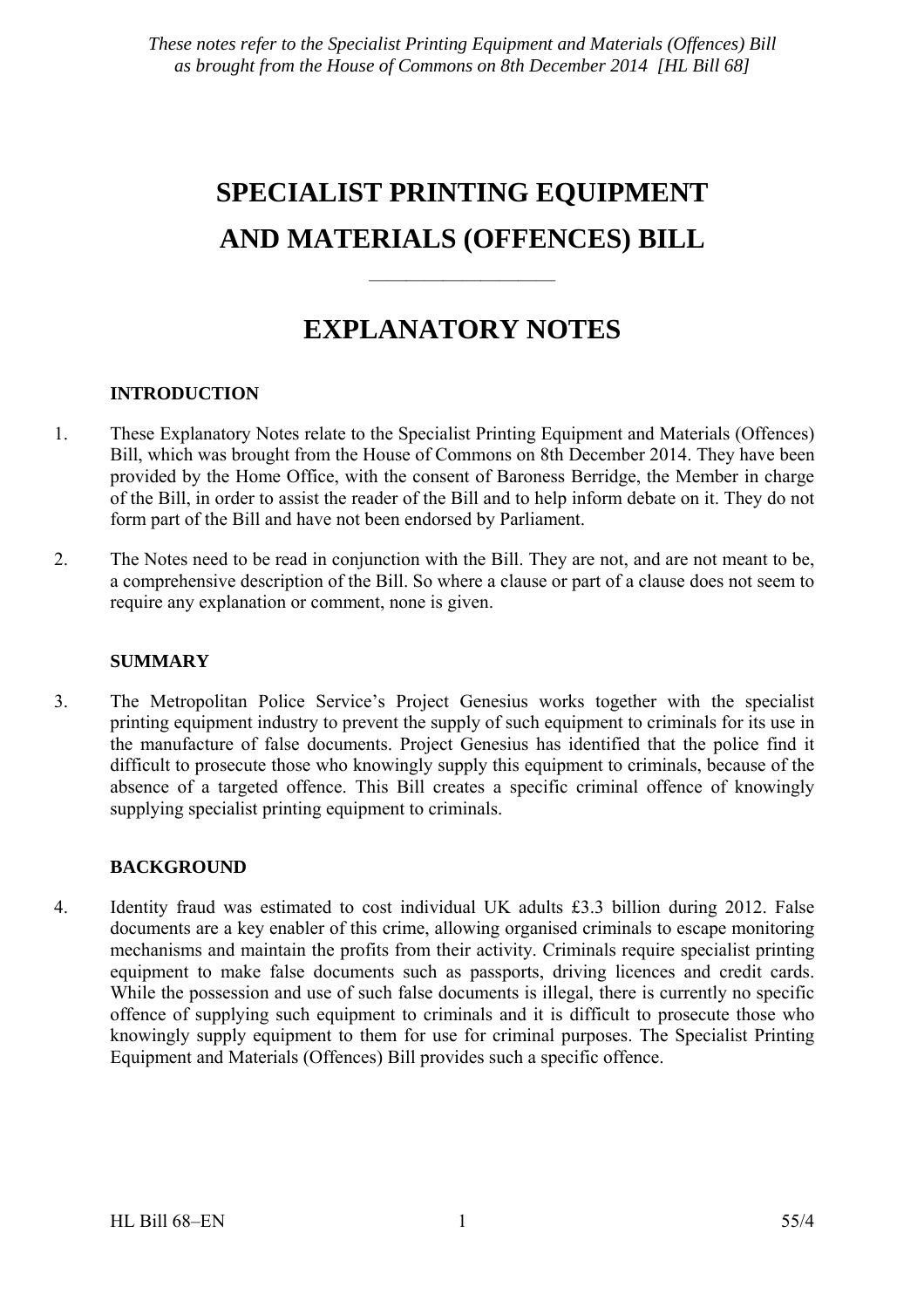*These notes refer to the Specialist Printing Equipment and Materials (Offences) Bill as brought from the House of Commons on 8th December 2014 [HL Bill 68]* 

- 5. The Metropolitan Police's Project Genesius was set up in 2007 and operates jointly with the specialist printing industry to prevent the supply of such equipment to criminals. The Project agreed a voluntary Code of Conduct for suppliers of specialist printing equipment, and that Code forms the basis of the advisory guidance published alongside this legislation.
- 6. The Specialist Printing Equipment and Materials (Offences) Bill creates a new criminal offence of knowingly supplying specialist printing equipment to criminals. This would act as a deterrent to such supply and therefore make it more difficult for criminals to obtain the necessary equipment to create false documents, thus helping to reduce identity crime.

#### **TERRITORIAL EXTENT**

7. The Bill extends to England and Wales only and includes a permissive extent clause to the Isle of Man.

#### **COMMENTARY ON CLAUSES**

#### **Clause 1: Offence of supplying specialist printing equipment knowing it will be used for criminal purposes**

- 8. Clause 1 creates a new offence of supplying specialist printing equipment knowing that it will be or is intended to be used for the purposes of criminal conduct.
- 9. Subsection (2) of clause 1 defines "criminal conduct" as that which constitutes a criminal offence under the law of England and Wales or of a country outside England and Wales if the conduct involved would constitute an offence in England and Wales.
- 10. Subsection (3) of clause 1 sets out that the offence is triable on indictment, and that the maximum penalty is imprisonment for up to 10 years or a fine, or both.
- 11. By subsection (4), if any other person (i.e. a body corporate or a partnership) is convicted of the offence, the maximum penalty is a fine.
- 12. Subsection (5) provides a defence if the conduct was necessary for a purpose related to the prevention or detection of crime.

#### **Clause 2: Meaning of "specialist printing equipment"**

13. Subsection (1) of clause 2 defines "specialist printing equipment" as any equipment which is designed or adapted for, or is otherwise capable of being used for, the making of relevant documents, including any material or article that is used in the making of such documents.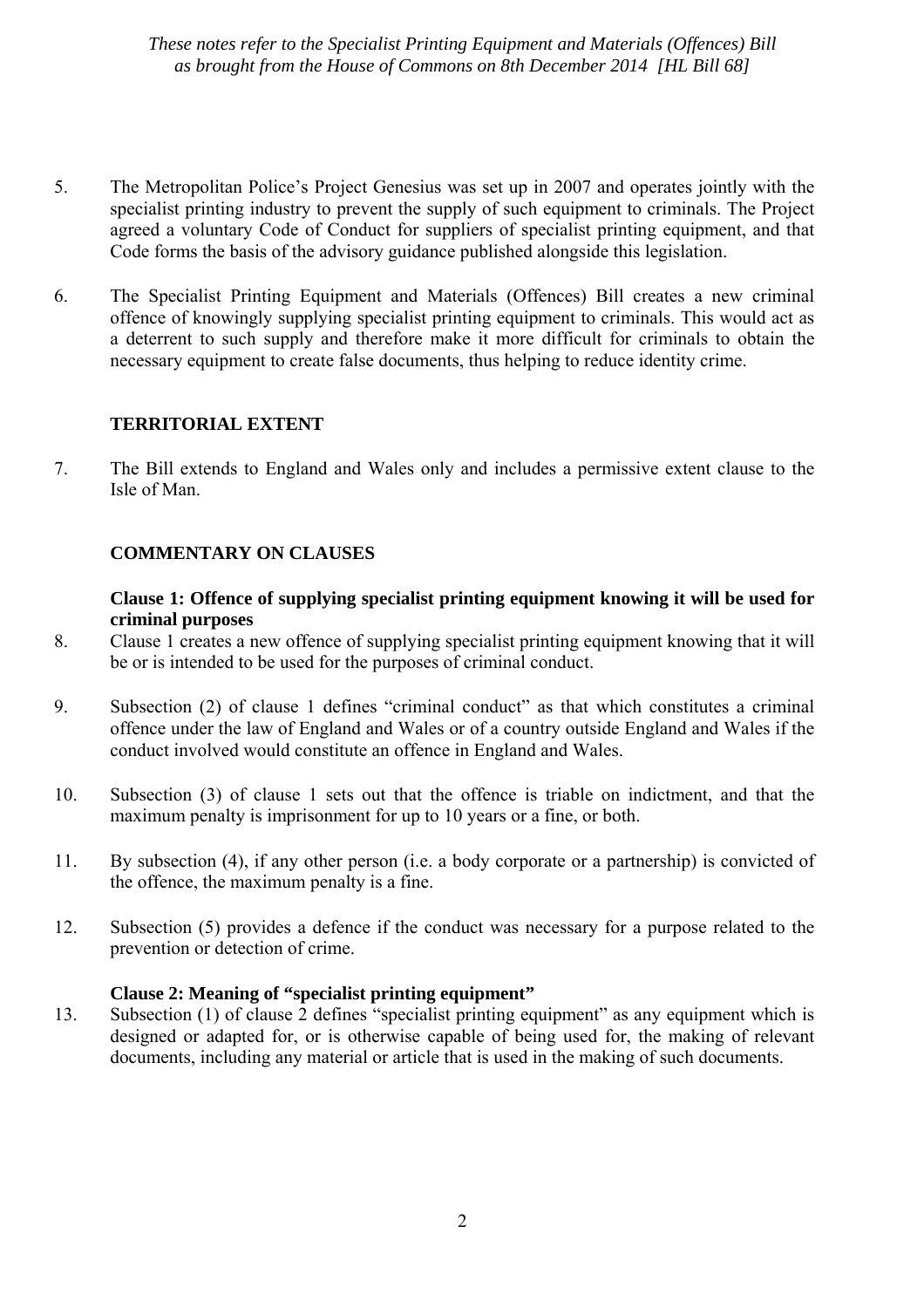*These notes refer to the Specialist Printing Equipment and Materials (Offences) Bill as brought from the House of Commons on 8th December 2014 [HL Bill 68]* 

- 14. Subsection (2) of clause 2 defines a "relevant document" as anything that is or purports to be: an identity document; a travel document; an entry document; a document used for verifying the holder's age or national insurance number; a currency note or protected coin; a debit or credit card; and any other instrument to which section 5 of the Forgery and Counterfeiting Act 1981 applies.
- 15. Subsection (3) of clause 2 further defines the meaning of an "identity document". Subsection (4) further defines the meaning of a "travel document". Subsection (5) further defines the meaning of an "entry document". Subsection (6) defines various other terms used in the section.

#### **Clause 3: Offences by bodies corporate and partnerships**

16. Clause 3 provides for situations where the offence is committed by a body corporate or a partnership. Subsection (1) provides that the body is to be treated as having the requisite knowledge that the equipment will be or is intended to be used for the purposes of criminal conduct if a person who has responsibility within the body has that knowledge. Subsections (2) and (8) provide (respectively) that where the offence is committed by a body corporate or partnership, and it is proved that an officer or partner either:-

a)consented or connived to the offence, or

b)that the offence was attributable to neglect on the part of the officer or partner,

then that person is guilty of the offence (as well as the body itself) and may be prosecuted and dealt with accordingly. By subsection (9), such neglect can only be attributed if the officer or partner ought reasonably to have known of the facts giving rise to the offence.

#### **Clause 4: Application to Crown**

17. Clause 4 provides that the Act applies to individuals in the public service of the Crown.

#### **COMMENCEMENT**

18. Subsection (3) of clause 5 provides that this Act comes into force two months after the day on which the Act is passed.

#### **FINANCIAL EFFECTS OF THE BILL**

19. There would be some costs to the public sector, through costs to the Criminal Justice System (CJS), of an increased number of prosecutions and custodial sentences, although these costs are not estimated to be significant.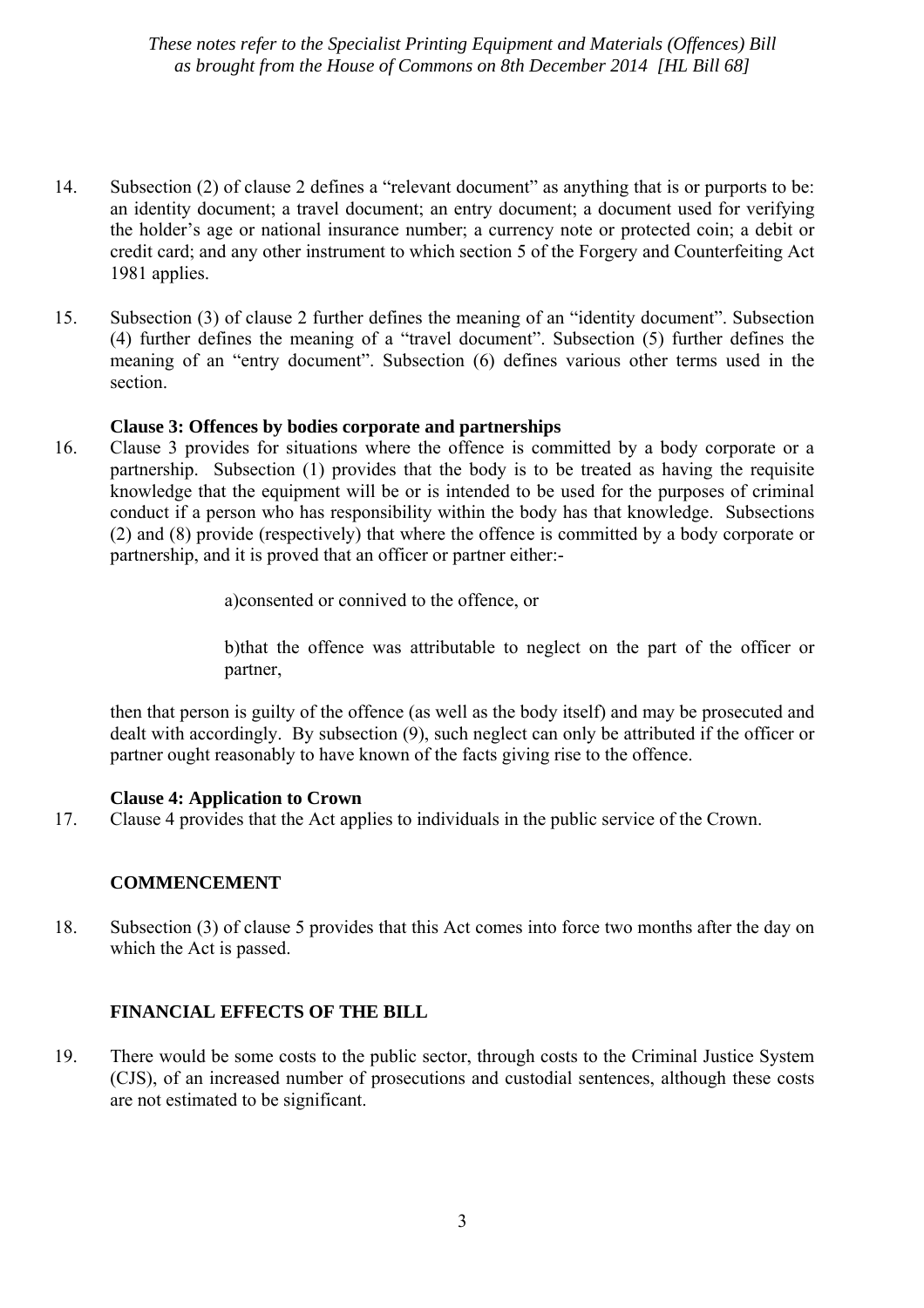#### **EFFECTS OF THE BILL ON PUBLIC SECTOR MANPOWER**

20. The provisions of the Bill are not expected to have an impact on public sector manpower further to those on the CJS referred to in paragraph 19 above.

#### **SUMMARY OF IMPACT ASSESSMENTS**

- 21. As the proposed policy changes are unlikely to lead to costs for business, civil society organisations, regulators or consumers, a full impact assessment has not been completed.
- 22. An initial screening has been undertaken by the Home Office, which confirmed that a full Equality Impact Assessment is not necessary because there are not likely to be any adverse impacts resulting from the legislation. No impacts on the grounds of gender reassignment, marriage or civil partnership, pregnancy or maternity, race, religion or belief, sex, or sexual orientation were identified. Any impacts are likely to be positive but indirect and unquantifiable on the grounds of age and disability, because older people and people with some disabilities (e.g. learning difficulties) are less likely to be able to deal with the effects of identity crime. This legislation will reduce identity crime by reducing the number of false documents in circulation.